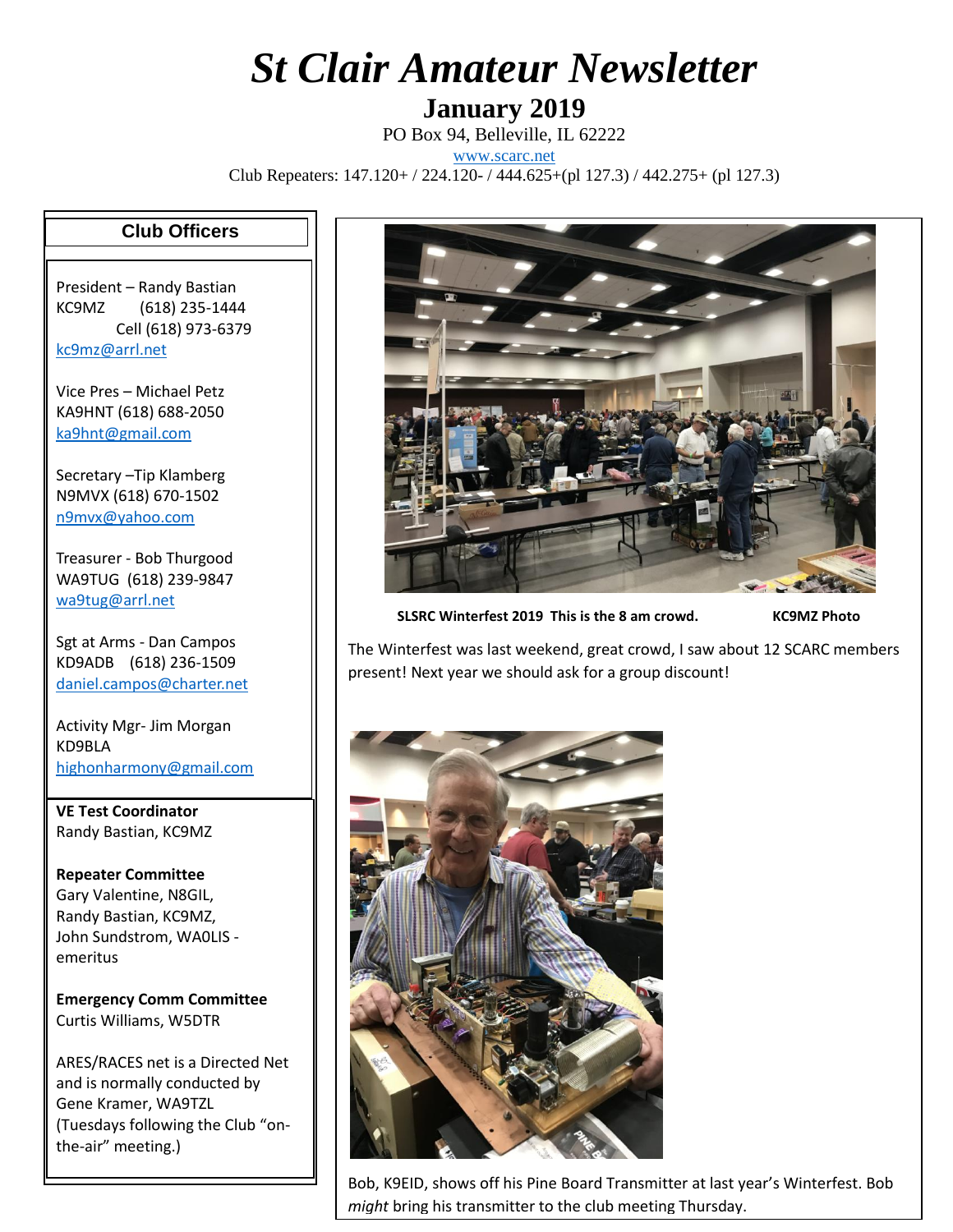Meeting Date, Time and Location: This month's meeting will be on January 31<sup>st</sup> at the Belleville Fire House #4. The meeting starts at 8:00PM. Many start to gather at 7:30PM. There will not be testing this month.

**New Members:** New applications should be submitted to the Sgt. at Arms. Applications will be vetted by the Sgt. at Arms and will be brought forward for a vote at the next monthly meeting after being submitted. We look forward to meeting/greeting any new member because to grow our club, we must find people that love to talk (should not be too hard) and that would love to be on the radio. So putting the two together can make a dedicated enthusiast for HAM Radio. We welcome all new members and prospective members and thank them for their interest in Ham Radio.

Thank You to Harry Church, W0KXP, for his very generous donation to the K9GXU repeater fund.

## Upcoming Hamfests:

Lewis & Clark Radio Club March 23rd 7:00-12:00 **New location on campus:** "The Commons" <https://k9ham.org/2018/12/31/lcrc-hamfest/>

Here are some short thoughts:

Bob Heil, K9EID, will give a presentation on his Parametric Receive Audio System at the club meeting Thursday. Plan to attend!

Don't forget to check in to Larry's, K9LWW, "Good Morning" drive time (7 – 8 am) net on our 2 meter repeater. Stop in and say HI!

Larry is also working on a class for those wanting to test for their Extra class license. Let him know if you're interested.

Dan, KD9ADB, is looking for nominations for the club election. Let him know if you want to want to run for office or nominate someone.

Hope to see you at the meeting or on the air.

Remember to send anything you might have for SCAN to [kc9mz@arrl.net](mailto:kc9mz@arrl.net)

73 es gud dx,

Randy, KC9MZ